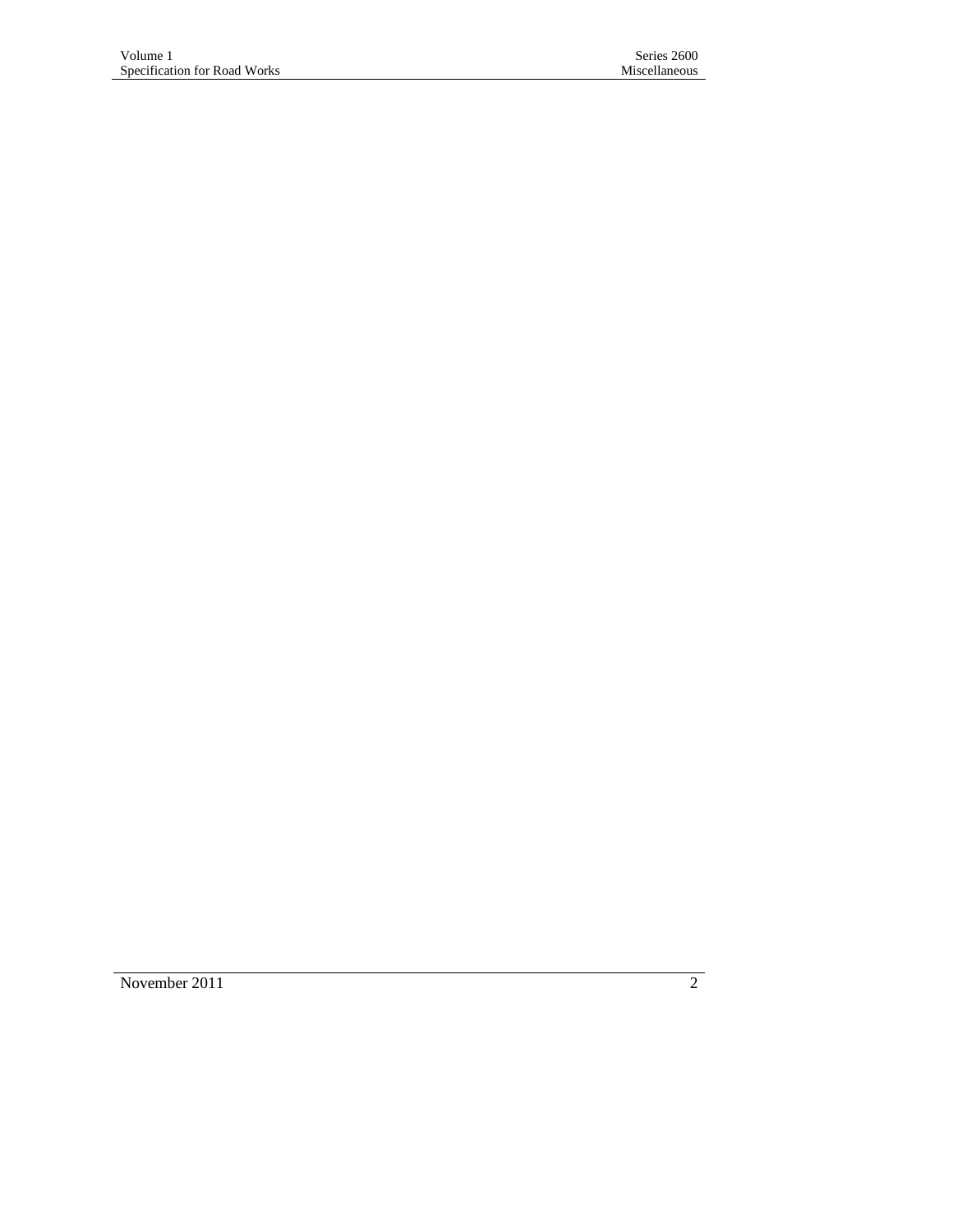**MISCELLANEOUS** 

November 2011 3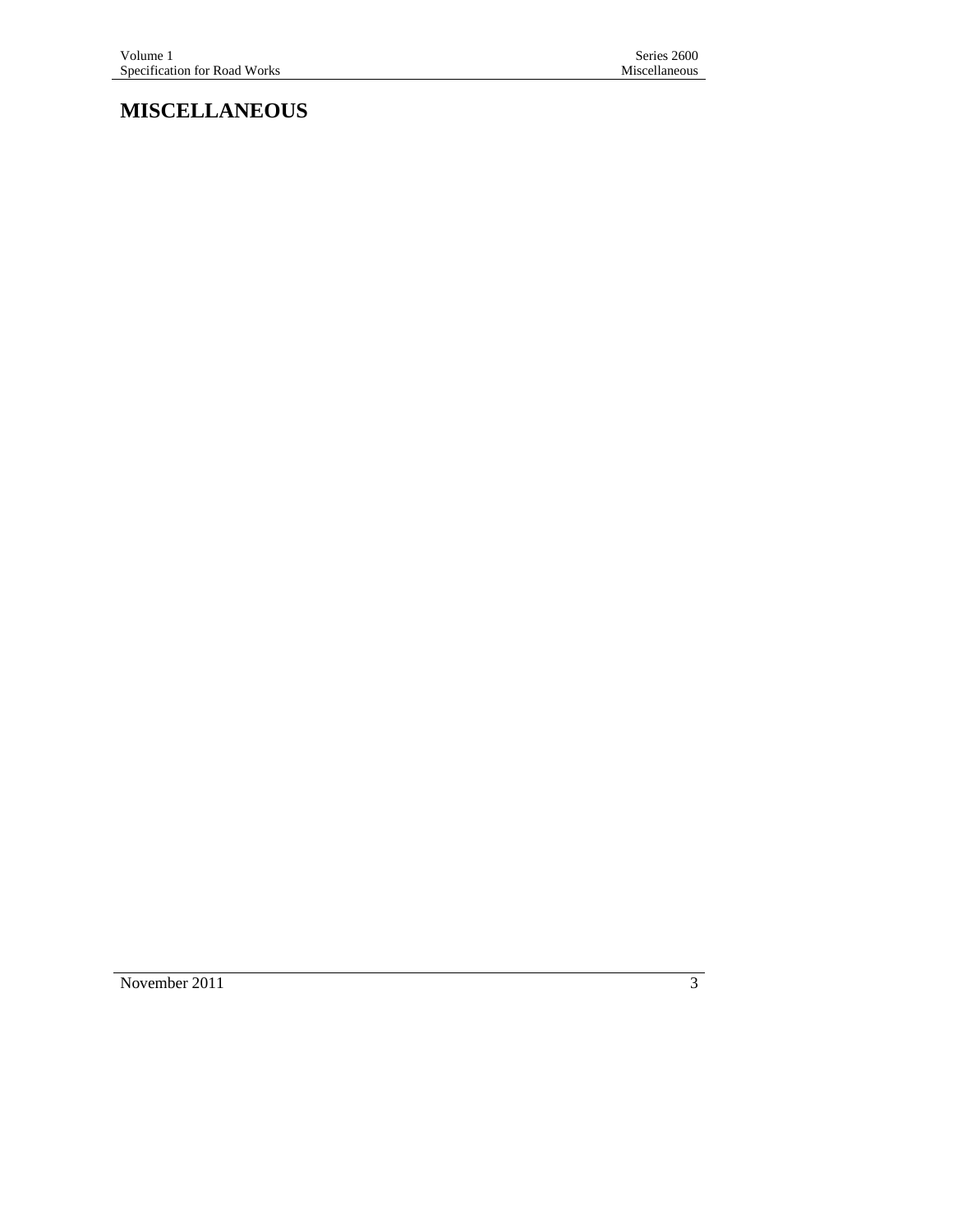#### **2601 Bedding Mortar General**

**1** Bedding mortar shall satisfy the following performance requirements:

- (i) Unless otherwise described in Appendix 26/2, bedding mortar shall have a compressive strength not less than 50 N/mm² when tested in accordance with sub-Clause  $4(iv)$  or  $4(v)$  of this Clause.
- (ii) The flow characteristics shall be such that the volume of the bed or plinth as shown on the Drawings is completely filled with homogeneous material when placed within the range of ambient temperature between 5°C and 30°C, or as otherwise described in Appendix 26/2.
- (iii) The physical and chemical properties shall be compatible with those of all adjoining surfaces. The stress in the mortar shall not exceed that defined in Appendix 21/1 for bridge bearings and Appendix 26/2 for other applications. Where the mortar is required to resist stress before attaining its 28-day strength the compressive strength shall be confirmed by tests on mortar cubes stored under conditions that simulate the field conditions.

#### **Materials**

- **2** (i) The maximum aggregate size in bedding mortar shall be 2.36 mm.
- November 2011 4
- (ii) Proprietary materials shall be stored as follows:
	- (a) The materials shall be stored in a dry environment at a temperature of between 10°C and 27°C.
	- (b) The containers shall be damp-proof, leak proof and readily emptied of their contents.
	- (c) Containers shall be marked with the batch reference number, component identification,manufacturer's name, net weight and such warnings or precautions concerning the contents as are required.
- (iii) The material shall not be removed from the store for use in the Works until immediately prior to mixing.
- (iv) Material shall not be used more than six months after the date of manufacture or any lesser period specified by the manufacturer or supplier.
- (v) The Contractor shall supply with each batch or part of a batch of the material delivered to the Site, certificates furnished by the supplier or manufacturer stating the following:
	- (a) Manufacturer's name and address.
	- (b) Manufacturer's agent's name and address where applicable.
		-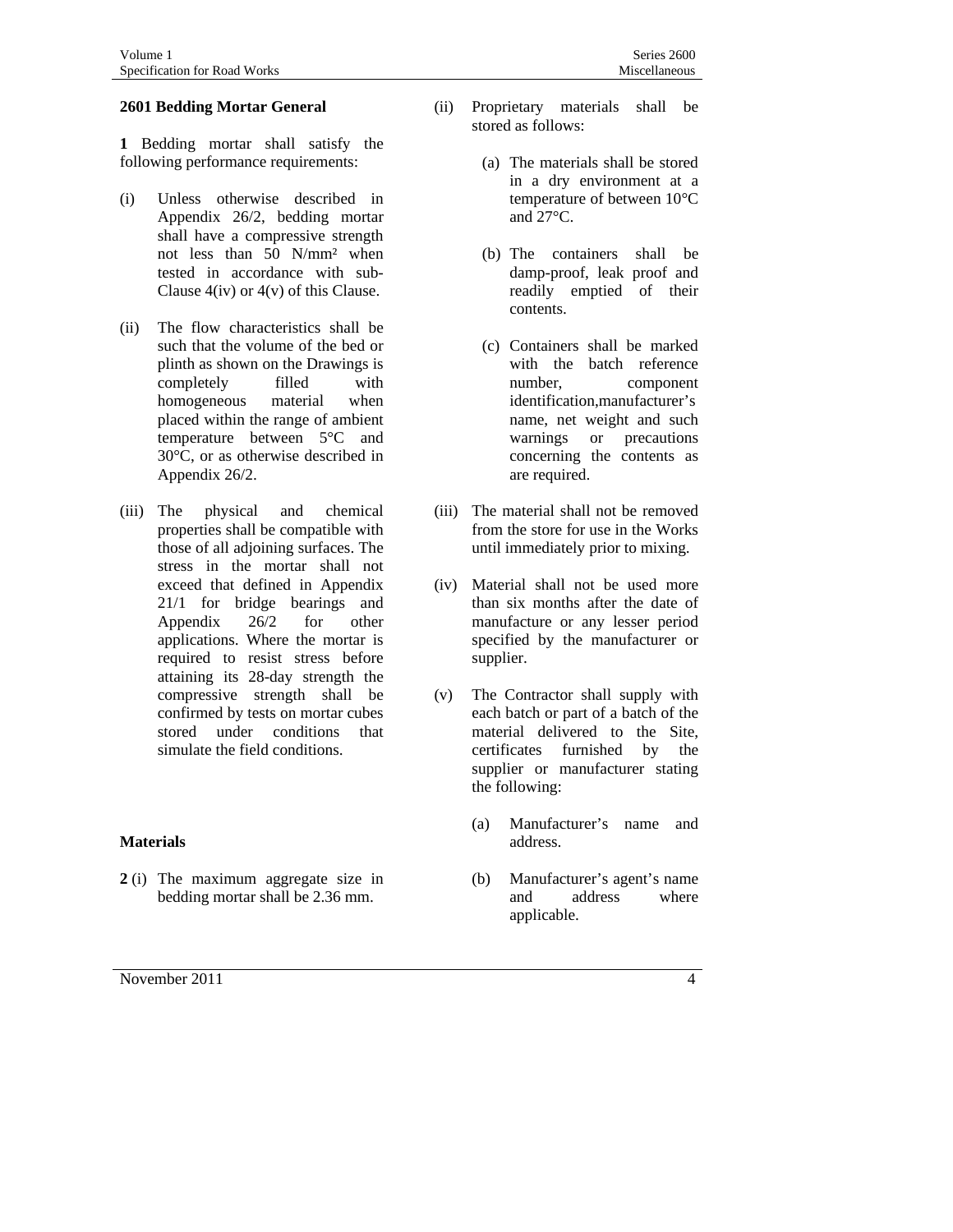- (c) Description of material and brand name.
- (d) Batch reference number, size of batch, and number of containers in the delivery order.
- (e) Date of manufacture.
- (f) The chloride ion content, expressed as a percentage by mass of cement.
- (vi) Calcium chloride or admixtures containing chloride salts shall not be used and the total chloride ion content shall not exceed 0.1% of the mass of cement.
- (vii) Portland cement shall comply with MSA EN 197-1.
- (viii) The total acid-soluble sulfate content of the mix expressed as SO3 shall not exceed 4% of the mass of cement in the mix. The sulfate content shall be calculated as the total from the various constituents of the mix.
- (ix) If water for the Works is not available from a water company's supply, the Contractor shall ensure that the water complies with the guidance given in BS 3148. Water from the sea or tidal rivers shall not be used.
- (x) Resinous bedding mortars shall be based on thermosetting organic polymers consisting of stable fluid and/or solid components which on mixing react chemically to form a hardened solid mass. Products

shall be formulated from epoxide, polyester, polyurethane or acrylic resin systems. Fillers or aggregates to be incorporated in accordance with the manufacturers recommendations, to extend or modify the properties of the resinous composition, shall be pre-bagged, dry and factory proportioned. The addition of other fillers or aggregates shall not be permitted.

## **Site Mixing, Placing and Curing**

- **3** (i) Mixing, placing and curing of proprietary bedding mortar shall be carried out in accordance with the manufacturer's written instructions together with the following:
	- (a) The material shall not be mixed or placed in the Works at ambient temperatures of less than 5°C. If for 24 hours before, during or after placing, the ambient temperature falls below 5°C the Contractor shall maintain the temperature of the substrate and other adjoining surfaces at not less than 5°C for the duration of the curing period recommended by the manufacturer.
	- (b) For cementitious bedding mortars the water/cement ratio shall not exceed 0.4. The water content shall be confirmed during the approval tests, and maintained within a tolerance of  $\pm$  1 per cent in mortars placed in the Works.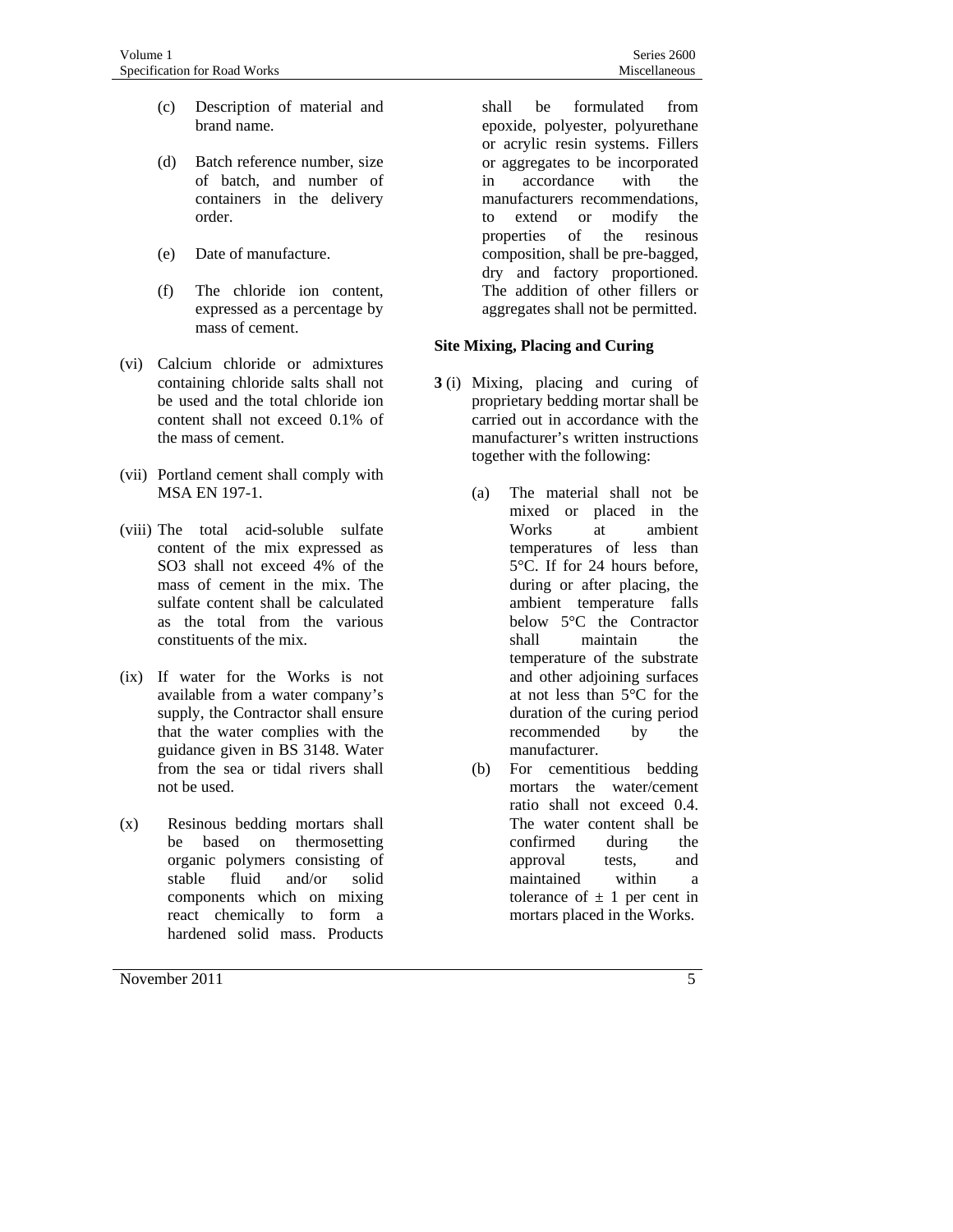- (c) Only full packs of mortar as supplied shall be mixed. Onsite proportioning shall not be permitted.
- (d) The temperature of the mortar on completion of mixing shall be between 5°C and 30°C.
- (ii) For cementitious bedding mortars, the substrate shall be flushed clean with water two hours before placing and maintained wet until placing commences. Any free water on the surface of the substrate shall be removed before placing the mortar. The underside of the base plate shall be clean and free from loose rust and loose mill scale at the time of bedding. The mortar shall be placed in its final position within 25 minutes of commencement of mixing. Immediately after casting, the mortar shall be protected to prevent evaporation for at least three days.
- (iii) For resinous bedding mortars the substrate shall be dry, free from loose dirt and dust and shall meet the conditions specified by the manufacturer. The underside of the base plate shall be clean and free from loose rust and loose mill scale at the time of bedding. The mortar shall be placed in its final position within one hour, or lesser period specified by the manufacturer, of commencement of mixing.
- (iv) The mortar shall be poured in one corner of the plinth. The addition of mortar to the sides of the plinth

shall only be permitted after the mortar has flowed completely under the plinth.

- (v) When the mix proportion have been approved by the Engineer no variations shall be made in the manufacture, supply, mix proportions of method of mixing of the material without he consent of the Engineer.
- (v) No internal metal shims shall be allowed to remain in the hardened bedding mortar except where described in Appendix 26/2. The contractor shall submit his proposals for shims for approval to the Engineer

#### **Laboratory Approval Tests**

**4** (i) General

Every batch of mortar to be used in the Works shall be tested by the Contractor. Where more than one batch of mortar is to be used in the Works the Elastic Stability Test may be omitted from the testing regime subsequent to the initial laboratory approval tests. The Contractor shall state the water content to be used, expressed as a percentage by weight of the material. Mixing shall be carried out in accordance with the manufacturer's written instructions.

- (ii) Flow Cone Test, Calibration of Flow
	- (a) The flow characteristics of the mortar shall be determined by the Flow
		-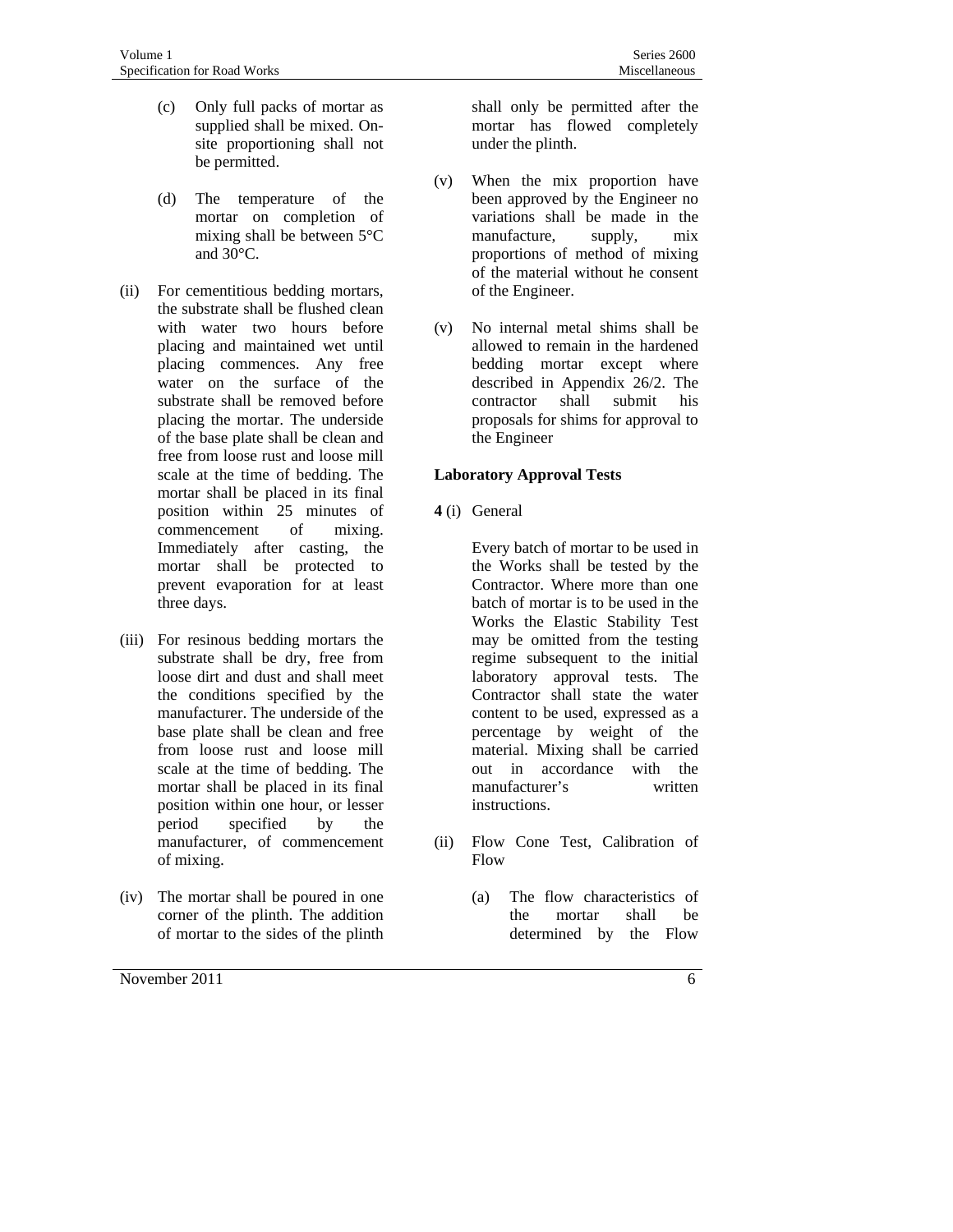Cone Test method described in ASTM Standard C939-87.

- (b) Tests shall be conducted at ambient temperatures of 5°C and 30°C within 15 minutes of commencement of mixing.
- (c) For the test at 5°C the temperature of the flow cone and the mixer shall be 5°C, the temperature of the dry material 10°C, and the temperature of the water where required, 20°C.
- (d) For the test at 30°C the temperature of the flow cone, the mixer, the dry material and the water where required shall be 30°C.
- (e) For each temperature at least two tests having times of efflux within  $\pm$  5% shall be made and the average time of efflux to the nearest 0.2 second shall be reported.
- (iii) Flow Between Glass Plates
	- (a) The flow characteristics of the mortar between glass plates shall be determined using the apparatus shown in UK Department of Transport Road Construction Details.
	- (b) Tests shall be conducted at ambient temperatures of 5°C and 30°C.
	- (c) The temperature of the apparatus, dry material and water for each test shall

November 2011 7

comply with sub-Clause  $4(ii)(c)$  and (d) of this Clause.

- (d) The mortar shall be poured in one corner of the apparatus commencing between 18 minutes and 20 minutes after commencement of mixing.
- (e) A satisfactory flow shall be achieved when the mortar flows under the glass plate and rises at least 10 mm above the underside of the top plate at all positions, without signs of segregation, bleeding, effervescence or air inclusions.
- (iv) Compressive Strength (Cementitious)
	- (a) The compressive strength of cementitious bedding mortars shall be carried out on six 70 mm cubes at an age of 28 days.
	- (b) The temperature of the mixer, the dry material, the water and the moulds shall be 25°C.
	- (c) The 70 mm cube moulds shall comply with BS 1881 : Part 108. Test specimens shall be made by filling the moulds carefully through a funnel to produce a void-free mortar. The moulds shall be covered by a steel plate to prevent expansion of the mortar.
		-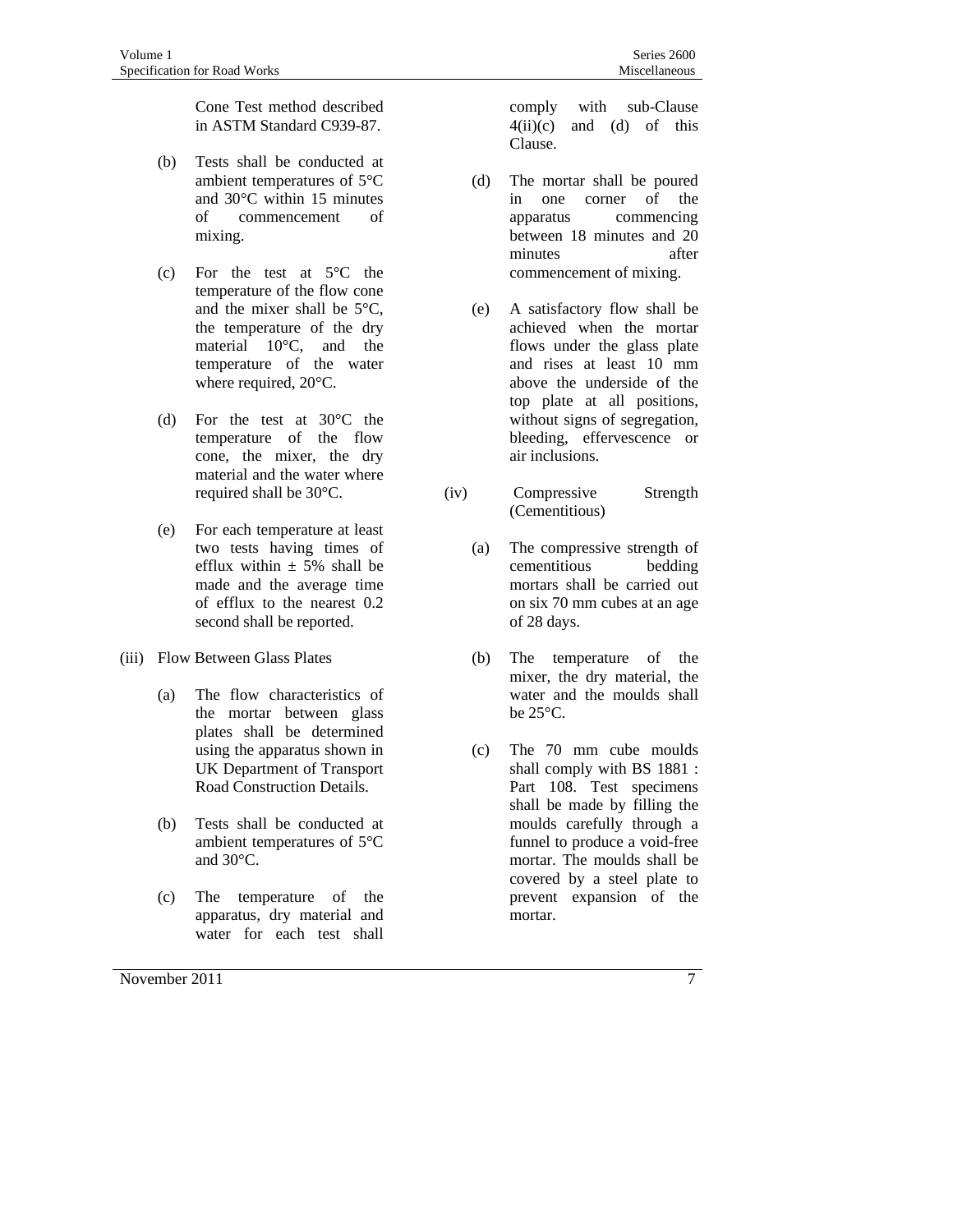- (d) There shall be no compaction. Specimens shall be damp-cured for the first 24 hours, removed from the moulds and then water cured. Curing shall comply with BS 1881 : Part 111.
- (e) Testing shall comply with BS 1881 : Part 116.
- (f) The strength requirement shall be satisfied if none of the compressive strengths obtained is lower than 50 N/mm² and the difference between the highest and lowest values is not more than 20% of the average. All results shall be reported.
- (v) Compressive Strength (Resinous)
	- (a) The compressive strength for resinous bedding mortars shall be carried out on six 40 mm cubes at an age of 24 hours.
	- (b) The 40 mm cube moulds shall comply with BS 6319 : Part 1 and shall be carefully filled using a funnel to ensure void-free cubes. There shall be no compaction.
	- (c) Testing shall comply with BS 6319 : Part 2.
	- (d) The strength requirement shall be satisfied if none of the compressive strengths obtained is lower than 50 N/mm² and the difference between the highest and

lowest values is not more than 20% of the average. All results shall be reported.

- (vi) Expansion Test
	- (a) Short term expansion shall be determined by the method described in ASTM Standard C827-87. Results shall be determined from the mean of two tests.
	- (b) The expansion of cementitious bedding mortars at 24 hours shall be less than 2.5% and greater than 0.25%.
	- (c) The volume change of resinous bedding mortars at 24 hours shall be between - 0.6% and +1.0%.
- (vii) Water Absorption Test
	- (a) Absorption of water by resinous bedding mortars shall be determined by the method described in ASTM Standard C413-83. The absorption shall be not more than 0.4%.
- (viii) Elastic stability tests for cementitious bedding mortars shall be carried out on one set of three cubes made at 25°C as described in sub- Clause 4(iv) of this Clause.
	- (a) Curing shall comply with BS 1881 : Part 111. After a minimum of 28 days, the cubes shall be placed in water at 20°C heated at a
		-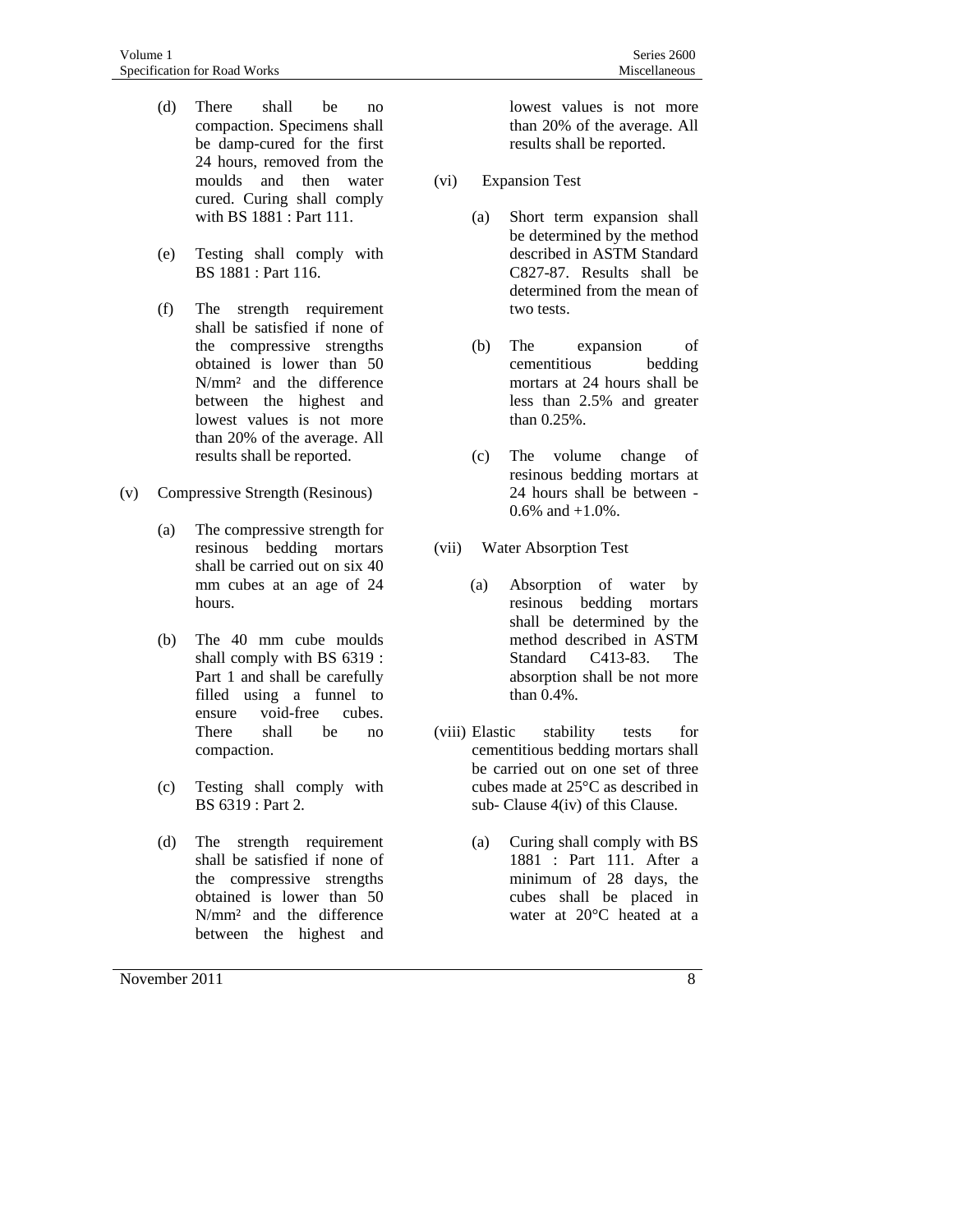uniform rate to 45°C in 24 hours.

- (b) Upon attaining 45°C the cubes shall be sealed in a plastic bag and then loaded at a compressive stress of 30 N/mm² maintained for six hours at 45°C and the strain measured.
- (c) The total compressive strain shall not exceed 1% on each cube.
- (ix) Elastic stability tests for resinous bedding mortars shall be carried out on one set of two 40 mm cubes complying with BS 6319 : Part 1.
	- (a) On removing the cubes from the moulds after 24 hours they shall be heated at a uniform rate to 45°C in a further 24 hours.
	- (b) Upon attaining 45°C the cubes shall be loaded at a compressive stress of 30 N/mm² maintained for six hours at 45°C and the strain measured.
	- (c) The total compressive strain shall not exceed 1% on each cube.

#### **Site Control Tests**

**5** (i) If the efflux times at 5°C and 30°C determined as described in sub-Clause 4 (ii) of this Clause are within 10% or two seconds of each other, whichever is the greater, then site control tests for flow shall

be carried out as described in (a) below. In other cases, when the air temperature is less than 10°C site control tests for flow shall be carried out as described in (b) below and when the air temperature is greater than 10°C site control tests for flow shall be carried out as described in (a) below.

- (a) Each load of mortar mixed for placing in the Works shall be tested at ambient temperature by the flow cone test method as described in sub-Clause 4(ii) of this Clause. The results shall agree within  $\pm$  10% or  $\pm$  two seconds whichever is the greater, of the values obtained in the approval tests at 30°C.
- (b) Each load of mortar mixed for placing in the Works shall be tested at ambient temperature by the flow cone test method as described in sub-Clause 4(ii) of this Clause. The results shall agree within  $\pm$  10% or  $\pm$  two seconds whichever is the greater, of the values obtained in the approval tests at 5°C. (ii) Compressive Strength. Three cubes from each load of mortar mixed for placing in the Works shall be tested for compressive strength as described in sub-Clause 4(iv) or  $4(v)$  of this Clause as appropriate.

#### **Tolerances**

November 2011 9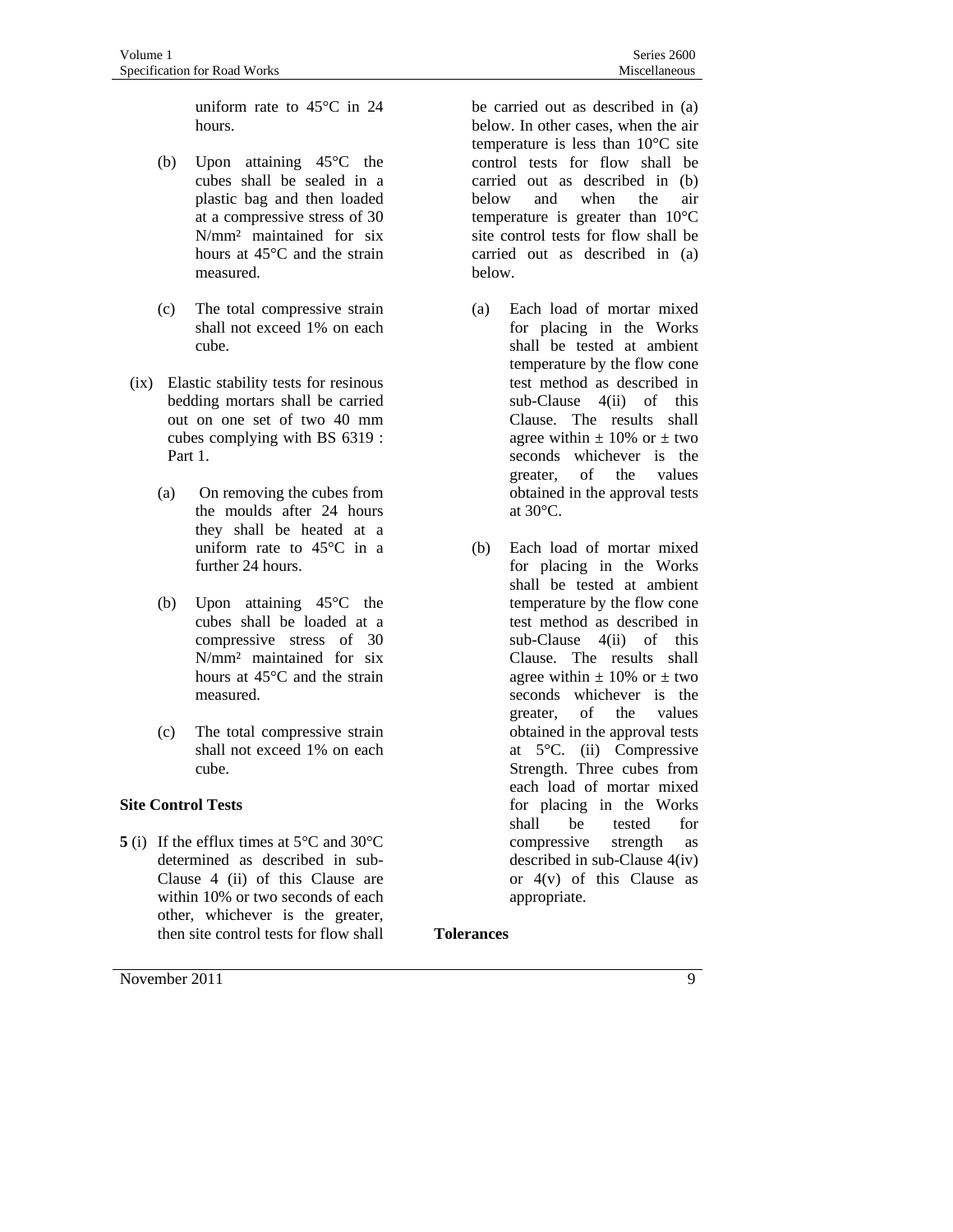**6** The following tolerances shall apply to all temperatures referred to in this Clause:

 $5^{\circ}C (-0^{\circ}C + 2^{\circ}C)$  $10^{\circ}$ C (- 0<sup>o</sup>C + 2<sup>o</sup>C) 30 $^{\circ}$ C (- 0 $^{\circ}$ C + 2 $^{\circ}$ C) 45 $^{\circ}$ C (- 2 $^{\circ}$ C + 2 $^{\circ}$ C)  $110^{\circ}C (-5^{\circ}C + 5^{\circ}C)$ 

The tolerances applying to all linear dimensions, unless otherwise shown on the Drawings shall be  $\pm$  1%.

#### **2602 Concrete for Ancillary Purposes General**

**1** Concrete mixes referred to in the Contract as ST followed by a number shall mean concrete for ancillary purposes which shall comply with this Clause and any additional requirements in Appendix 26/1.

**2** Concrete for ancillary purposes shall be a standard mix complying with BS 5328 and with the additional requirements of this Clause.

#### **Cement**

**3** Cement shall be Portland cement CEMI complying with MSA EN 197-1, Portland blast furnace cement CEM III/A complying with MSA EN 197/1, Portland pulverised-fuel ash cement CEM II/B-V complying with MSA EN 197/1 or, where required in Appendix 26/1, sulfate-resisting Portland cement complying with BS 4027, or sulfateresisting Portland cement type Low Alkali (LA) complying with BS 4027.

November 2011  $\frac{10}{20}$ 

#### **Aggregates**

**4** Aggregates shall comply with Clause 1702, Sub-Clause 2 and unless otherwise described in Appendix 26/1 the nominal maximum size shall be 20 mm. The total acid-soluble sulfate content in the mix expressed as SO3, shall not exceed 4% of the mass of cement in the mix.

#### **Workability**

**5** The workability of the mix shall be defined by its slump and be within either the medium (75 mm) or high (125 mm) range of BS 5328: Part 2 as appropriate to the purpose.

#### **Concrete Mix**

**6** The concrete mix used for each purpose shall be as described in Table 26/1 unless otherwise described in Appendix 26/1.

#### **TABLE 26/1: Concrete for Ancillary Purposes**

| Purpose                                                                                                                          | $Mix*$          |
|----------------------------------------------------------------------------------------------------------------------------------|-----------------|
| 1 Footings for fence posts and augered foundations<br>for traffic sign posts                                                     | ST <sub>2</sub> |
| 2 Foundations for safety fence posts, environmental<br>barrier posts and planted lighting columns                                | ST <sub>5</sub> |
| 3 Anchor blocks for safety fencing                                                                                               | ST <sub>5</sub> |
| 4 Blinding concrete, backfill for structural<br>foundations, overdig of post holes and preparation<br>of formation to Clause 616 | ST1             |
| 5 Bedding and backing to precast concrete kerbs,<br>channels, edgings and quadrants                                              | ST 4            |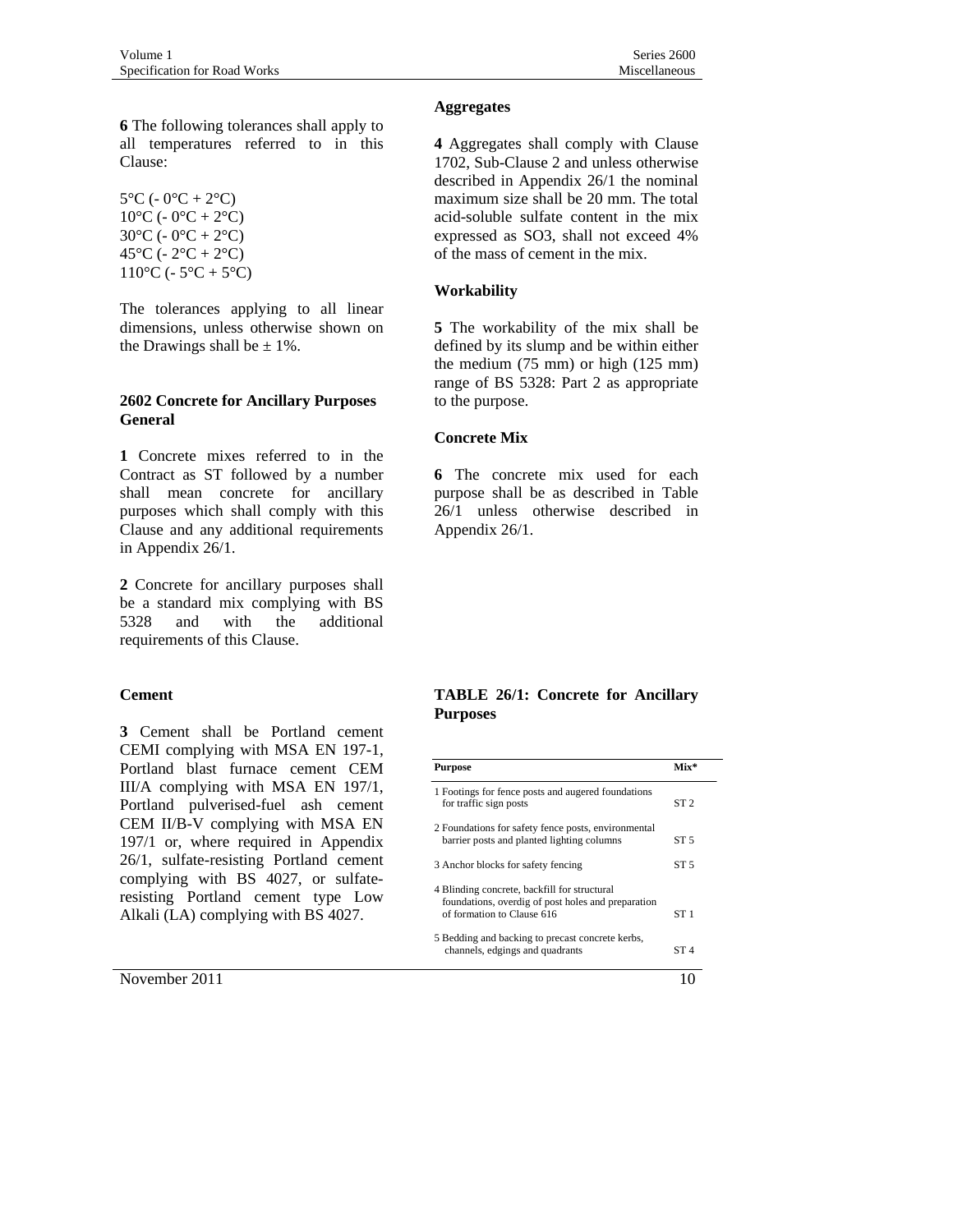6 Foundations, channels and benching to chambers ST 4

| 7 Bed, haunch and surround to drains Surround |                 |
|-----------------------------------------------|-----------------|
| to chambers and gullies                       | ST <sub>2</sub> |

\* Unless otherwise described in Appendix 26/1 # Refer to RCD drawing number F1 and F2

#### **Transporting, Placing and Compacting Concrete**

**7** Concrete shall be transported and placed so that contamination, segregation and loss of materials does not occur. The maximum temperature of the concrete at any time between mixing and placing shall be no greater than 30°C. Concrete shall be placed and compacted within two hours of mixing. After compaction it should not be disturbed within 12 hours.

**8** Concrete shall be compacted by tamping or vibrating until it is thoroughly worked around any embedded metal and into corners of formwork or excavations, until a solid mass substantially free from voids is obtained without segregation and with no free water on the surface. The Contractor shall select the workability as described in sub-Clause 5 of this Clause to achieve this.

**9** Surface finishes shall comply with Clause 1708 and, unless otherwise described in Appendix 26/1, the following:

Buried surfaces:

Unformed surfaces shall be Class U1 Formed surfaces shall be Class F1

Exposed surfaces:

November 2011 11

Unformed surfaces shall be Class U2 except benching to chambers, which shall be Class U3 Formed surfaces shall be Class F2

**10** Formwork shall be struck without damage to the concrete not less than two days after placing the concrete and exposed surfaces shall be cured as described in Clause 1027 or by covering them with an opaque impermeable membrane or with hessian or sand which shall be kept damp. Such covering shall not be removed for two days after placing.

**11** This Clause shall be complied with where standard mixes to BS 5328 are shown on the Drawings for purposes other than those in Table 26/1.

#### **2603 Porous No Fines Concrete,**

**1** No fines concrete shall consist of Portland cement according to MSA EN 197-1 and 40 mm single size aggregate complying with Clause 1702, Sub-Clause 2.

**2** The ratio of aggregate to cement shall be 8:1 by volume or 10:1 by mass.

**3** The concrete shall be mixed by machine or by hand to a uniform colour and consistency before placing. The quantity of water used shall not exceed that required to coat all of the aggregate particles without forming excess grout.

**4** The concrete shall be compacted by hand only.

**2604 Plastic Coating to Fencing Posts, Gates and Ancillaries** 

#### **Deleted: Concrete for Pipe Areas**

**Deleted: Concrete for Pipe Areas¶ ¶ 5** The sections in the pipe area which cannot be perfectly backfilled and compacted are to be backfilled with concrete, light weight concrete or a soilbinder-mixture with a 28 days compressive strength of 0.5 N/mm²¶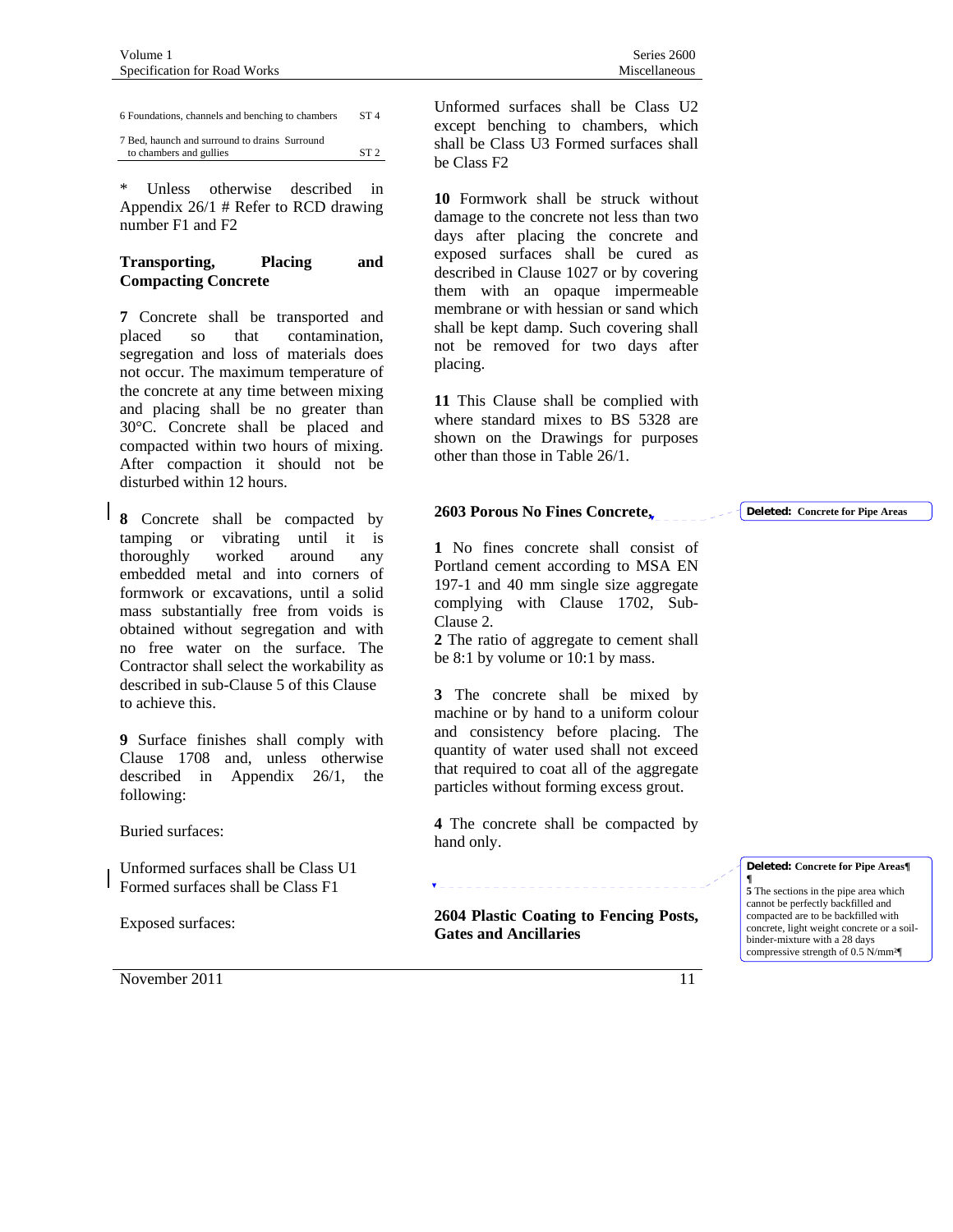**1** Plastic coating to steel or galvanized steel fence posts, gates and ancillaries shall comply with BS 1722: Part 16. Preparation of steel and galvanizing shall comply with the 1900 Series.

#### **2605 Plastic Coated High Tensile Wire**

**1** Wire shall be 3.15 mm nominal diameter high tensile drawn carbon steel wire with a minimum tensile strength of 1050 N/mm², zinc coated to comply with BS 443 and plastic coated to comply with the following sub-Clauses and shall be grade designated Grade A.

**2** Plastic coatings shall be applied to wire by extrusion using a compound complying with BS 2571 Type E1A and with the following additional requirements (i) to (iii):

- (i) The Vinyl chloride homopolymer shall be mixed with appropriate primary plasticizers, heat and light stabilizers or pigments shall be used. No other material shall be added to the compound.
- (ii) Not more than 5% of clean, once re-worked material, which shall be of the same composition, shall be added to the virgin material from which the compound is to be manufactured.
- (iii) The softness number of the compound shall be not less than five nor greater than 15, when tested as described in BS 2782: Part 3: Method 365A.

**3** The surface of extruded plastic coatings shall be smooth, continuous and free from discoloration. The colour of

November 2011  $\frac{12}{2}$ 

the coating shall be as required by Appendix 3/1 either green or black in accordance with BS 4800.

**4** The overall nominal diameter of the plastic coated wire shall be 4.00 mm. When two diameter measurements are made at right angels to each other at a cross-section, the average of the two measurements shall not differ from the specified nominal diameter by more than + 0.05mm.

### **2606 Cored Thermoplastic Node Markers General**

**1** Cored thermoplastic node markers shall be white and installed in pairs or sets of three at the locations described in Appendix 26/3.

#### **Node Markers**

**2** The node markers shall be constructed as follows:

- (i) 100 mm diameter pockets 10 mm  $\pm$  5 mm deep shall be cored in the finished road surface at 175 mm  $\pm$ 5 mm centres within a longitudinal tolerance of  $\pm$  0.25 m. The pockets shall be cored using a drill consisting of central pilot bit surrounded by a 100 mm annular bit. The material within the annulus shall be carefully broken out leaving a rough surface to the base of the pocket. The line joining the centres of the markers shall be perpendicular to the centre line of the lane in which the markers are installed.
- (ii) The base of the pockets should be cleaned and dried ensuring that all loose material is removed.